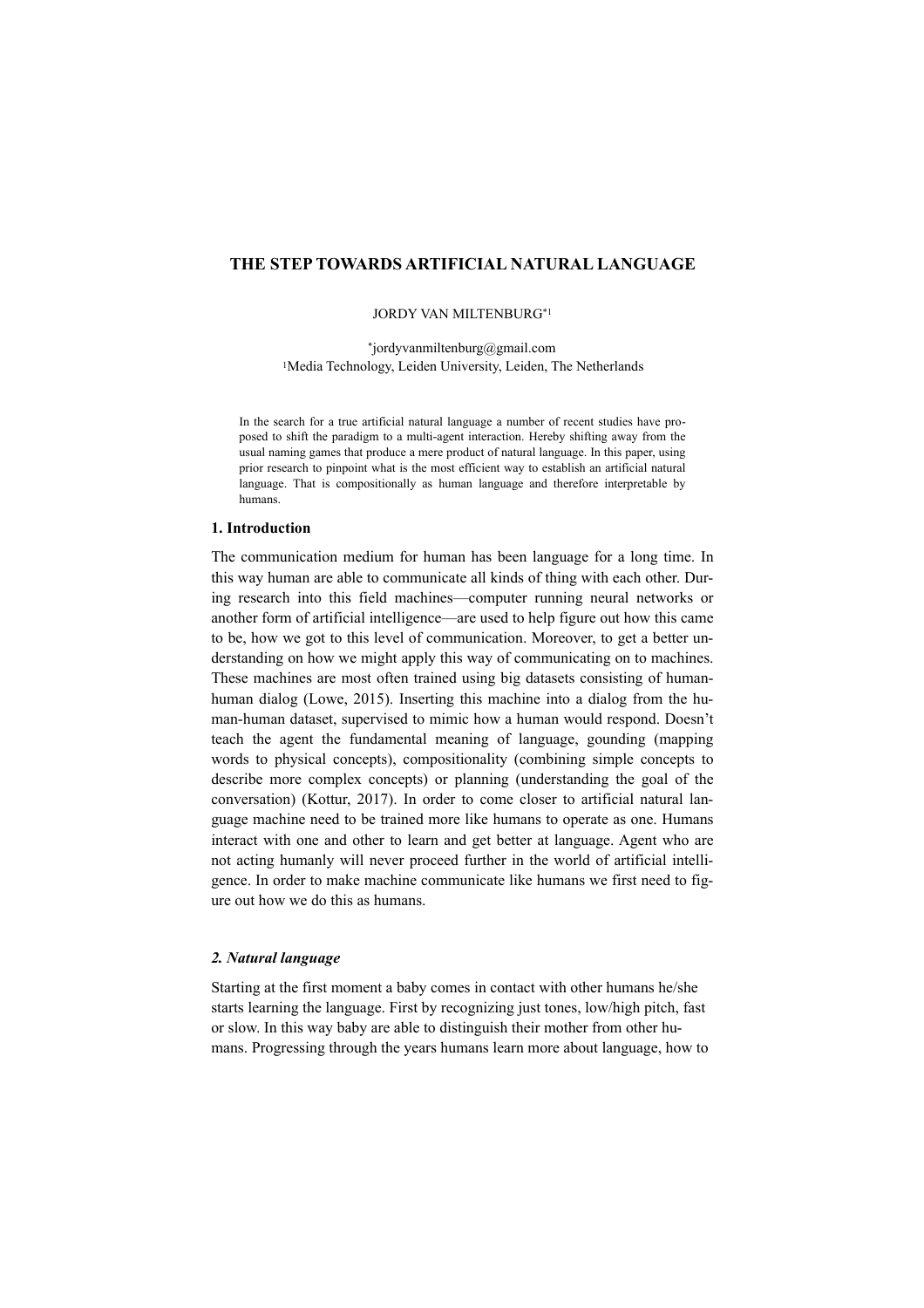use it, what is wrong and what is right. All by the means of interaction. This interactions between humans created our language and will help to keep developing and progressing. So to give machine the same capability—the same complex language. They have to learn like us, interact like us in order to come further in life, their artificial life.

### *3. First steps*

To get a better understanding of the evolution of language, how language developed. Researchers began to use computational models in order to recreate the process we as human made, to come to our natural language. These computer models are based on evolutionary algorithms, a part of artificial intelligence that focuses on the contact between multiple agent. These agent can be seen as a community that interact with each other. Within this part of artificial intelligence there are two dominant paradigms. The first paradigm has been introduced by Steels (Steels, 1997), the language-game approach. The second paradigm has been introduced by Hurford and Kirby, called the iterated learning model (Kirby, 1999)**.**

#### **1. Language-game model**

The language-game model works with a large population of agents that have no age and there is no difference in social class, all the agents are the same. Within this paradigm the agents typically start with no prior linguistic knowledge. This way of using a population of agents in mostly used within cultural transmission or in other words horizontal transmission.

# **2. Iterated learning model**

The iterated learning model is usually build with a population consisting of adults and infants. Where the adult agents produce the linguistic utterances and can't learn, the infants can't produce the utterances but do learn. At a predetermined interval the adult agents die—agent is removed from the population—, the infants grow up to adults and new empty infants are born. In comparison to the language-game the iterated learning model typically consists of a small population, sometimes as small as one infant and one adult. Iterated learning is used to investigate how language changes from generation to generation. In other words vertical transmission.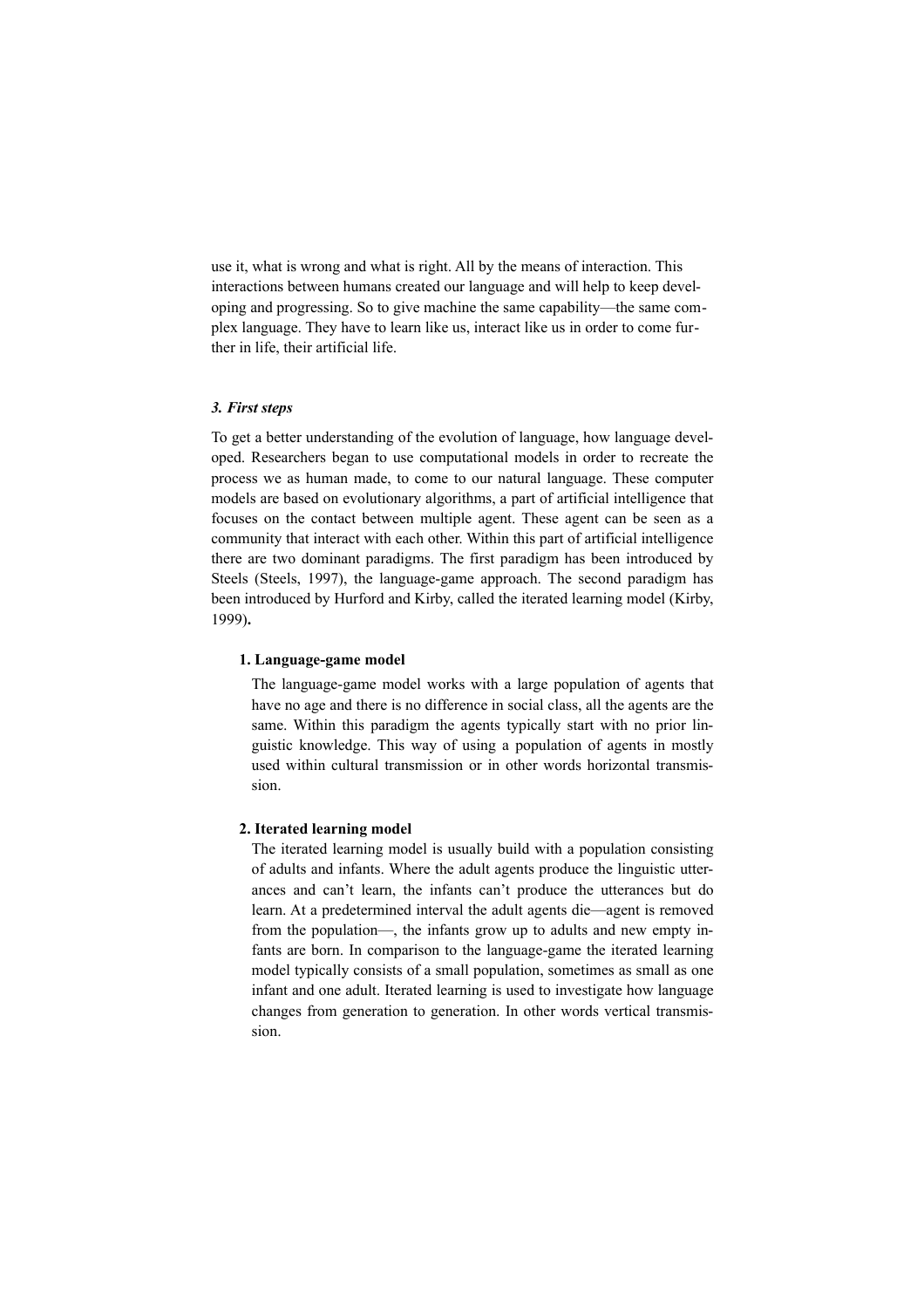Most of the models created in one of these ways are developing a language from scratch. The interaction between the agents slowly creates the vocabulary that resembles the language of the agents. This gives a good insight in how our language may have been developed throughout the years. But these methods are based on random interactions between the agents.

#### *3.1 Different approaches*

In order to investigate a more human like interaction between agents (Lazaridou, 2017) proposed a way to use a multi-agent coordination communication game in order to research the emergence of language. In their research they present a sender and a receiver both created from a simple feed-forward neural network. In the setup two senders are used.

### **1. Agnostic sender**

The agnostic sender created use a generic neural network that maps the input vectors on a game specific embedding space. Followed by a nonlinear sigmoid function. All layers are fully connected with in the neural network.

# **2. Informed sender**

The informed sender also embeds the input vectors in to a game specific embedding space. Then a filter is applied to give the informed sender a bias for combining two input vectors. Followed by a nonlinear sigmoid function. All layers are fully connected with in the neural network.

The key finding in the multi-agent coordination communication game was that the artificial natural language created by the neural networks was not interpretable by humans. Even after grounding the communication with supervised learning to come close to human language.

# *4 Understandable*

With the emergence of artificial natural language machine should be able to communicate with humans as of the machines have been in the community from the start. But as of right now machine that come up with their own language is most of the time not interpretable for humans, thus there is no compositionality.